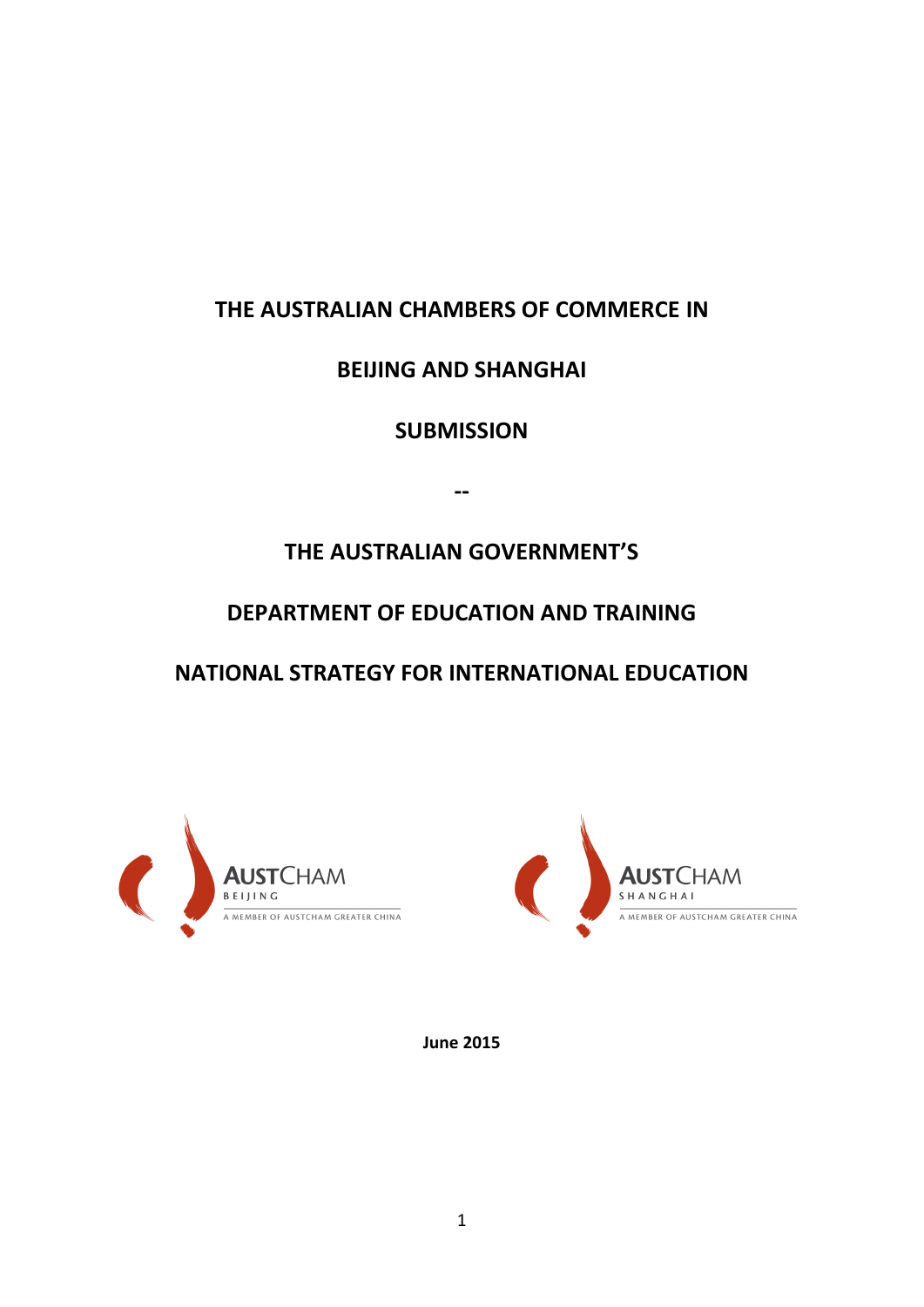## **Submission to Australia's National Strategy for International Education**

## **Australian Chambers of Commerce ('AustCham') Beijing & Shanghai**

The Australian Chamber of Commerce's (AustCham) Beijing and AustCham Shanghai membership includes representatives from the major components of the Australian international education sector operating in China, which contributes an estimated AUD\$17 billion, or 35 to 40 per cent of Australia's education export sector.

This submission from AustCham Beijing and Shanghai is based upon detailed consultative meetings with AustCham Beijing and Shanghai Education Committees and industry input in market.

## **BACKGROUND**

For the purposes of meeting submissions deadlines and to clarify the needs of the different sectors, AustCham has developed responses based on each major education sector – schools, vocational education and training, and higher education. AustCham members acknowledge that sectors do not necessarily operate in isolation and recommend that Governments and institutions give thought to increased interconnectivity between and through sectors. For example, any individual student could undertake their VCE in Tianjin, their undergraduate program in Melbourne and return to Shanghai to later complete a dual PhD program.

More broadly, AustCham members operating in sectors outside of education (e.g. finance, agriculture, etc.) have indicated that creating a globally minded workforce that is familiar with both Australia and China will be vital to their future success. Further, AustCham members report that having employees that are provided with Australian accredited training will increase efficiency, while at the same time supporting Chinese Government aspirations to up skill parts of their workforce.

## **1. VISA POLICY ALIGNMENT WITH AUSTRALIAN AND LOCAL INDUSTRY**

As China's modernisation accelerates, and middle-class household spending increases, so policy settings are essential to ensure Australia's continuing strategic role in international education in China and to foster the growth of Australian education quality brands, and their interplay with industry and relevance to China's modernisation policies.

The policy environment on immigration student visas is critical to this vision.

Australian companies operating in China, and our products represented in China and North Asia, should be given every support in often challenging human resource and skills needs, with the purpose to maximise their capacity for high quality recruitment, while leveraging Australia's leadership in China of transnational education partnerships.

A critical issue for policy is to improve immigration visa policy.

At a national level, AustCham recommends its affiliate, the Australian Chamber of Commerce and Industry, is given a more prominent role under the Coordinating Council, with the purpose of assisting government Immigration, Education, DFAT and Austrade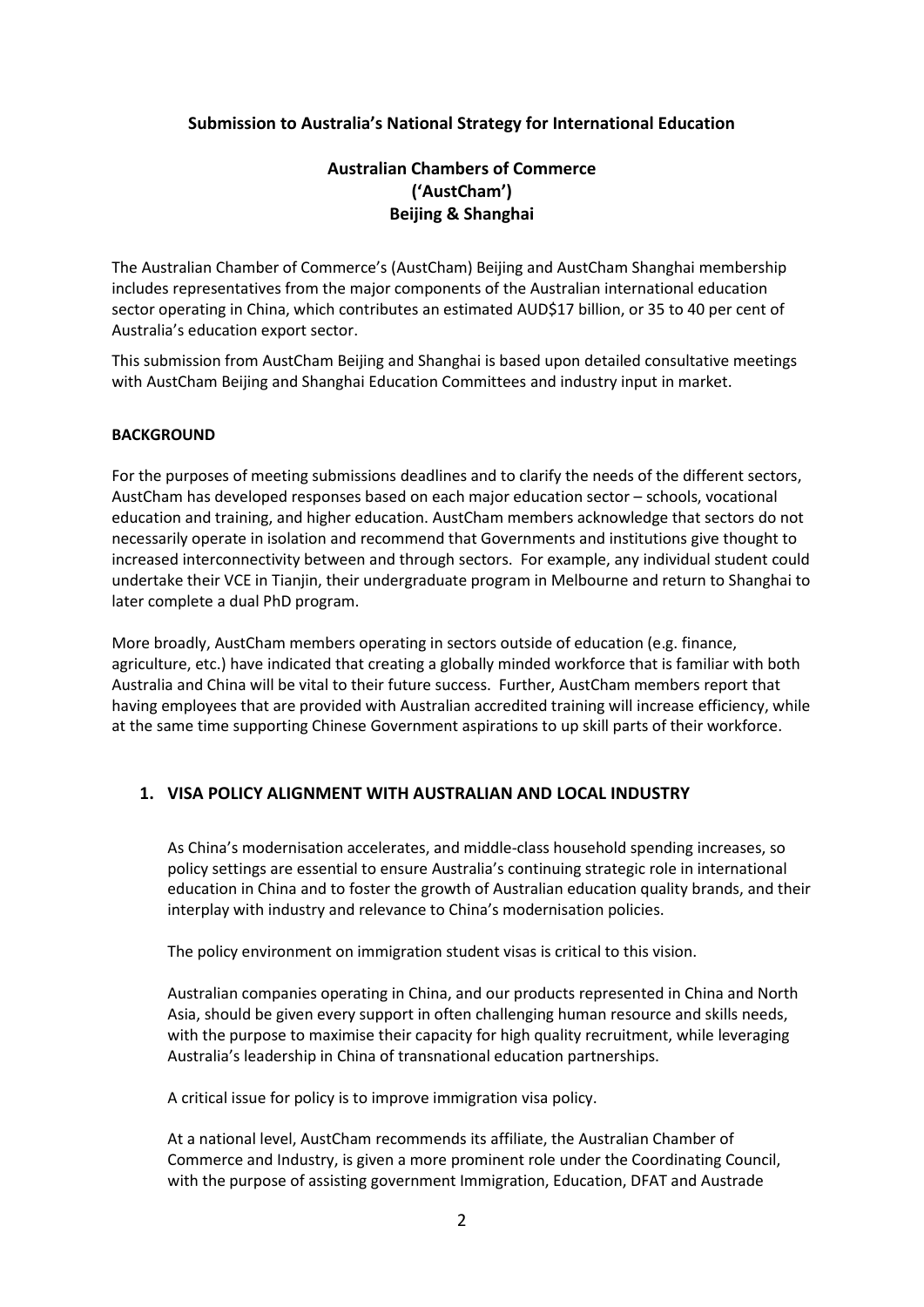bureaucrats generate greater flexibility for student internships with industry, create real opportunities for graduate workforce recruitment, and short and longer term in-country and regional student placements.

In China, official bilateral education forums may benefit from better inclusion of an AustCham representative, with provider and industry voice, perhaps as Observer status for these meetings. The China Ministry of Education has indicated its desire for improved industry engagement, and this approach may bring greater outcomes focus to the International Education Strategy in strategic offshore markets.

At an Embassy level, countries including Canada have included expert education representatives under strict protocols to operate within overseas Missions, in order to improve governance and systems advice on visa processes. To date, Immigration Department systems have not overcome the vast number of visa applications being rejected in certain categories, particularly vocational education, suggesting that the systems themselves require fundamental reform.

#### **2. MARKETING**

AustCham Beijing and Shanghai represent both public and private sector membership which includes, the leaders in international education operating in China and North Asia, who contribute toward Australia's current successful education export sector. Members operate in the following critical market segments:

- School Education onshore and offshore
- Technical and Vocational Education
- Higher Education, Science and Research

The Chamber submits that for Australia to maintain its ranking as the world's third largest inbound market in international education -- and to remain as the number one in transnational education -- more coherent marketing utilising a unified branding will be required.

Many of Australia's major competitor ranked countries have adopted more coherent branding strategies and they continue to gain in international education. The successes of these other countries has been an important consideration in the formulation of Australia's International Education Strategy, and the recent decisions by the Minister for Education and Training, the Hon. Christopher Pyne MP, to adopt the Chaney Committee Review, and establish a Coordinating Council on International Education. While commendable for its Canberra-based coordination, AustCham believes this needs to be extended with an Australian Study unified brand offshore.

Some examples of the marketing adopted by competitor international education markets as strong alternative destinations for Chinese students include:

**The British Council** aims to bring all education-related issues under the umbrella of the British Council/EducationUK.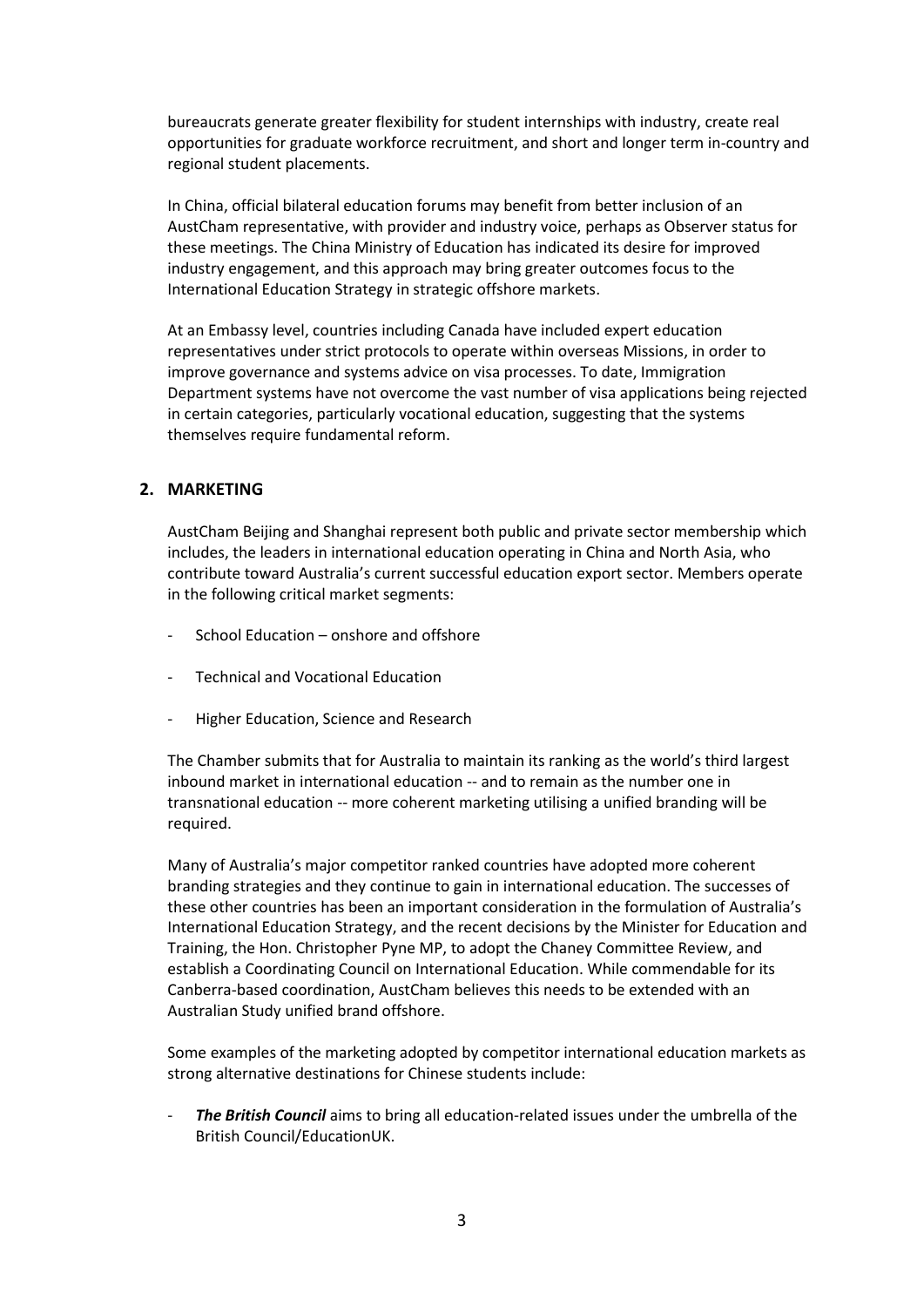- *Study Canada* provides a comprehensive marketing brand. The Study Canada CEC Network covers every continent, and all segments of the international education system. It includes visa advice, and web links.
- **Germany** works under the umbrella of the DAAD (German Academic Exchange Service) to coordinate marketing efforts of Germany as a study destination. Further, Germany's industry/aid agency, GiZ, brings a unique support for its educators and export industry with applied research projects continually updated and embedded in strategic markets.
- As has been observed by the Education Working Group, Austrade's education arm primarily acts as a service provider to Australian universities, rather than offering a 'one stop shop' for Chinese residents seeking information. Indeed, the Australian Government use 'Future Unlimited' as the brand for Australian education, however, the lack of a governance framework under which education agents may operate their B2C marketing acts to create confusion in offshore markets for potential students. Due to competitive forces, Australian Government should provide a more comprehensive and less fragmented national approach to address these issues.

The Chamber recommends there are special learnings especially from the German offshore model, and highly relevant to the Australian strategy. This is in terms of opportunities for applied research and joint industry projects to support TNE offshore, and approaches to elevate Brand, Relevance and Employability strengths of the Australian cross-sectoral system.

#### **SCHOOLS**

**.** 

The AustCham Education Working Groups include representatives from Australian schools and programs in China and from non-Australian schools serving the Australian expatriate community in China. Comments and recommendations encompass the views of both groups.

#### **1. Strategic Action 4.2: Marketing Australia as a high quality education destination.**

As of March 2015, approximately 7,500 Chinese students were enrolled in Australian schools.<sup>1</sup> These students are recruited to both government and independent high schools, mainly through local agents. Further growth has been predicted due to recent changes to visa assessment levels that allow Chinese students to commence at an Australian school from Year 7.

However, there is some evidence that growth may plateau, due to strong competition from other countries such as the USA, and because students are now able to choose from a growing number of local international schools and a wide variety of locally delivered foreign programs.

Marketing of schools in China is also hampered by the fact that, each Australian state still operates its own curriculum and issues its own Year 12 certificate. There is no single "Australian school brand" to market, and in some cases states market their individual strategies for high school completion partnerships.

 $<sup>1</sup>$  Source - Department of Education and Training Year to Date March 2015 international student data</sup>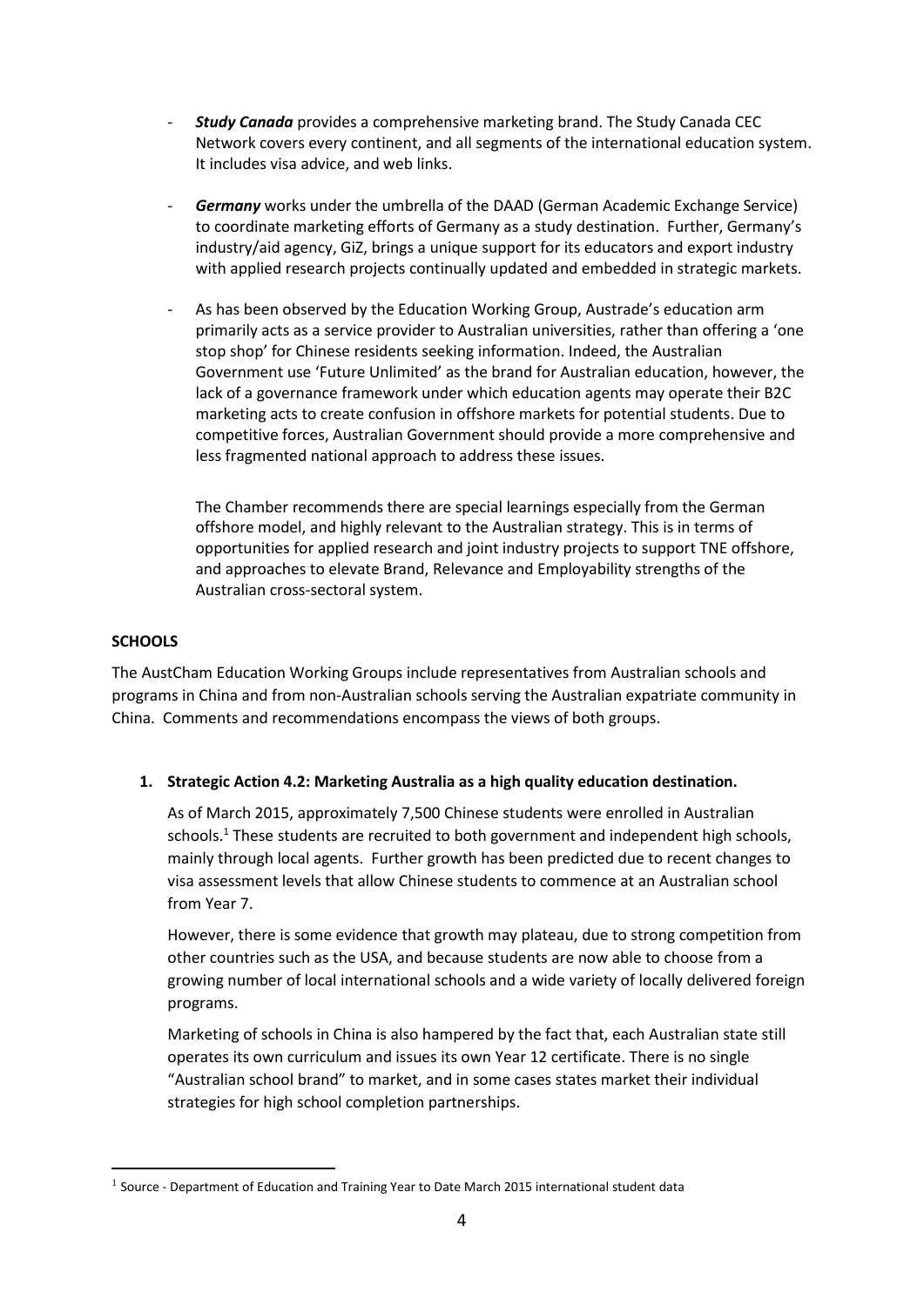AustCham members support the action to continue to market Australia as a high quality education destination and encourage the Australian Government to work with State and Territory Governments to develop strategies to better represent the Australian schooling sector as one cohesive high quality "brand". "Study Australian", rather than "Study In Australia", would better represent both the onshore and transnational arms of Australian international education offerings.

## **2. Strategic Action 6.2: Enhancing Opportunities to Provide Education Opportunities Overseas**

AustCham supports this strategic action and recommends that the Australian Government work with State and Territory Governments to develop a cohesive approach to support all Australian schools to access offshore education opportunities, whether through school campuses or individual programs.

Australian high school qualifications have been introduced into China over the past ten years and now operate profitably in a number of provinces. They also serve as a medium through which student and staff exchanges between the Australian and Chinese high schools can operate.

Australian school providers, however, lag behind their US and British/UK counterparts in China. A report compiled by researcher Chris Francis notes that of the international secondary school programs provided in China, just under 4% are provided by Australian providers, with over 30% delivered by US providers and approximately 20% delivered by UK providers, with students often pursuing tertiary qualifications then in the US or the UK. There is only one known fully registered Australian school in China, Haileybury College in Tianjin.

The draft strategy notes that "*an offshore Australian education at school level can increase the interest of students in pursuing tertiary education in Australia*". This is true, but Australian school programs in China have the potential to offer much more – professional development for Australian teachers, especially language teachers, and hubs for sister school and school exchange programs. The draft strategy's recommendation to explore shared service hubs may support smaller providers wanting to access the schools market.

## **3. Strategic Action 3.1 – Preparing students for global engagement and Strategic Action 3.2 – Rejuvenating Language Study**

AustCham members, including those representing Australian business and industry, strongly support the recommendations to prepare Australian students for global engagement and to rejuvenate language study in Australian schools. Creating globally minded, internationally aware Australian children, who in turn bring a global perspective to Australia's tertiary institutions and businesses, is key to Australia's future prosperity.

AustCham members note that:

- Encouraging Australian schools to increase language learning also relies on Australian universities and employers valuing language capabilities and actively seeking out graduates and employers have demonstrated a global outlook.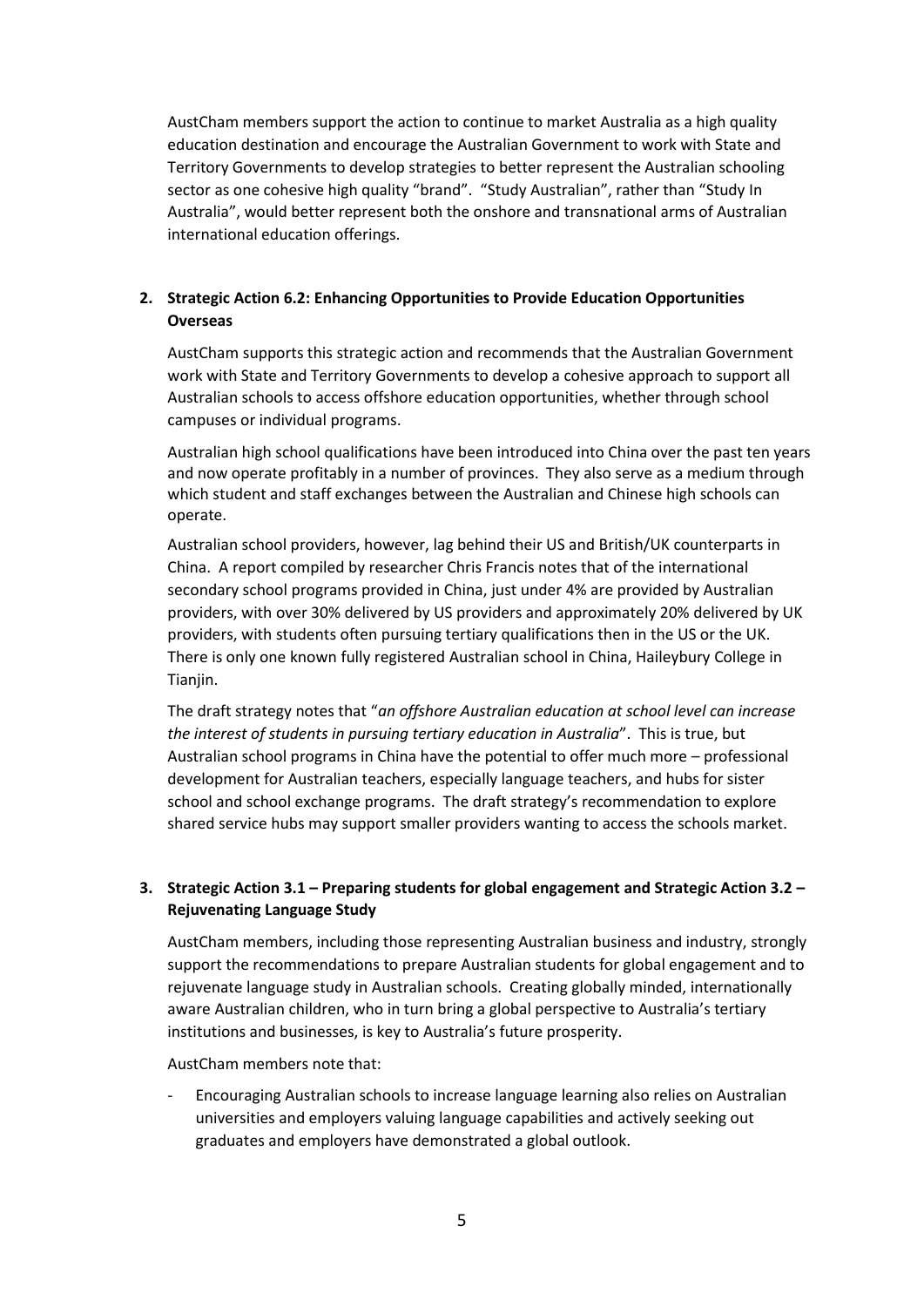#### **Higher Education Section**

Australia's universities have nurtured a deep heritage with the China higher education system. Chinese students and their families have favoured Australia strongly for offshore tertiary education, and this continues to be a major portion of the Australian export sector.

During this same period, transnational education ('TNE') partnerships have been popular.

For the purposes of this AustCham submission, special mention is noted on TNE policy.

#### **Transnational Partnership Development**

By end of 2014, there were as many as 2058 transnational programs registered as operating in China. These programs involve approximately 600 Chinese universities and approximately 400 overseas universities, from 25 countries, and many polytechnics and technical colleges.

The total number of students enrolled in transnational programs across the China is currently at its peak, which sits at approximately 550,000 students. It has also been estimated that the total number of graduates from transnational programs in China is approximately 1.5 million graduates. Australia is ranked in the first place in terms of the number of existing joint programs and institutes. The transnational ('TNE') program, including joint program and institutes, is a key pillar underpinning the rapid growth of international student recruitments – for universities and TAFEs.

There is no doubt that demand for transnational programs remains strong from China universities and polytechnics.

The P.R. China Ministry of Education (MOE) has recently reviewed TNE partnerships, and providers have reported a tightening to the regulatory environment.

AustCham advocates that it is important for Australian official policy to provide support for institutions operating in China, to be granted transparency in process, audits, and similar governance. However, unfortunately because providers and industry under AustCham are not provided access to official bilateral forums, there remain few viable channels in which Australian higher education providers can have effective access to TNE policy. The following is a guide to supportive strategies, and illustrates the considerable importance outcomes on this issue have to AustCham membership – providers and industry.

#### **Strategic actions:**

- The AustCham education working group should work closely with the Australian embassy's education section to invite the Chinese MOE speakers to present the policy updates, and engage with Australian education providers, especially the Australian higher education professionals who have been heavily involved in transnational project development & management. Whilst it would help Australian education service providers to better understand Chinese policy movements and implications, it would also provide the Chinese MOE with greater knowledge over Australian education system and polices. This eventually would lead to deepening mutual understandings
- Work with Austrade, and several well-established Australian joint institutes or China programs to incorporate the showcasing of Australia's best practices & expertise, and the contribution these translate to local industry and productivity as outcomes of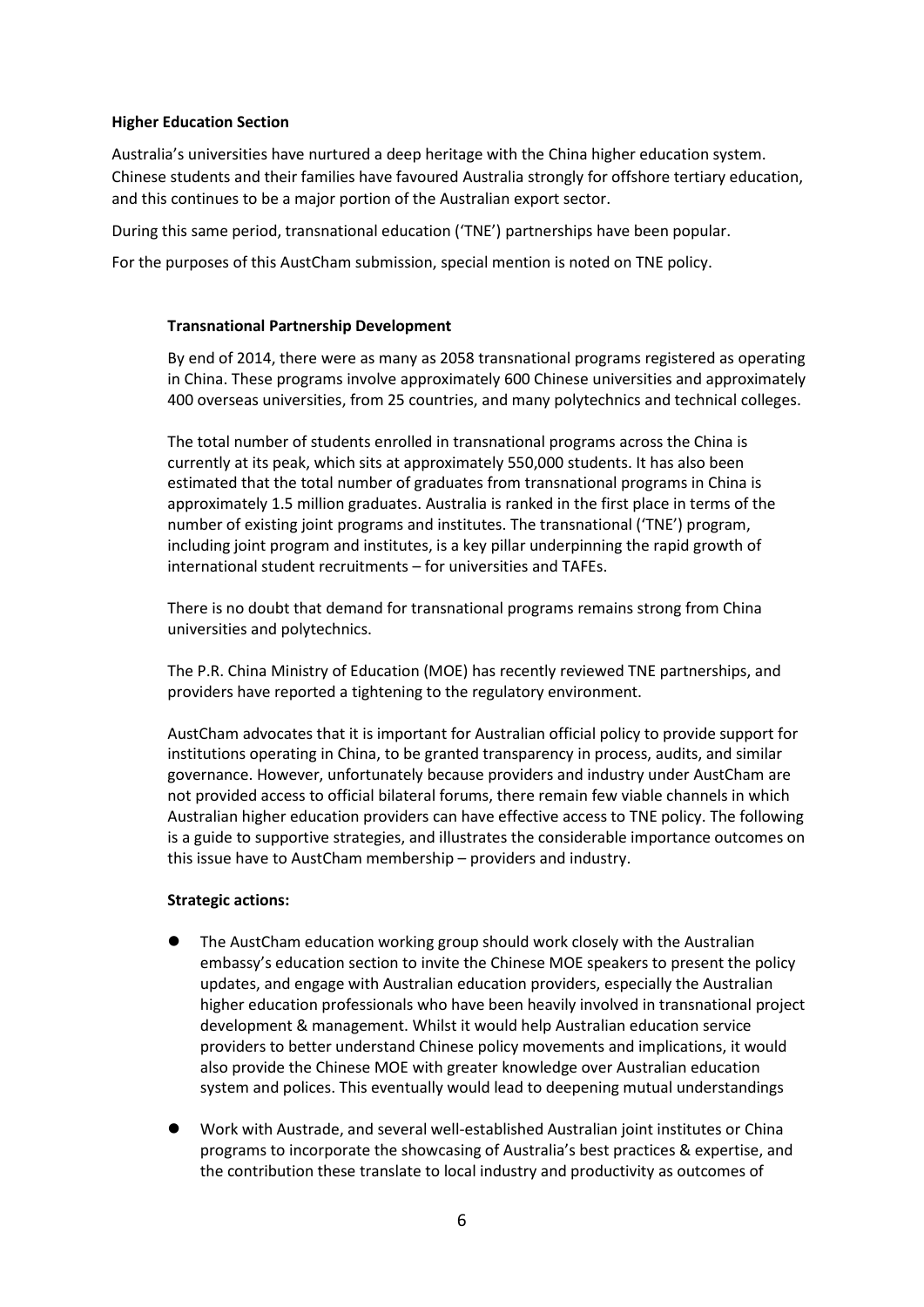running transnational programs. Greater emphasis on TNE employment outcomes surveys may be incorporated. The intended participants range from Chinese & Australian government officials, industry leaders to Chinese leading education media. It would help to uplift Australian brand awareness and attract more prospective students

- Australian education quality assurance agencies should establish a regular communication mechanism with Chinese MOE in terms of quality assurances and supervisions. The Chinese MOE is currently tightening the regulatory control over the transnational programs' quality assurances and scrutiny. The mandatory annual reviews on the existing and newly-approved joint programs and joint institutes have been introduced. It is widely anticipated that the quality assurance would become extremely important in operating transnational programs in China. To ensure it has a regular exchange mechanism between two governments and quality assurance agencies would be of benefit.
- Australian higher education providers should fully utilize the effect of alumni promotion. To showcase the achievements the alumni have made would be highly attractive to the prospective students as well as the Chinese general public mainly because it is the best reflection of the high-quality education standard and capacity. It is recommended to organise more open lectures and roadshows along with the eminent alumni who can add great value in marketing and promotion
- The forum regarding cross border education and exchange jointly held by the Australian Embassy in Beijing and the Chinese MOE, during March 2015, has been well received by the stakeholders involved. AustCham recommends that similar types of forums can be organized in the future.

 Meanwhile, it is equally important for Australian higher education providers and government to seek ways incentivize these outstanding alumni to support marketing & promotion activities in China. The proposed incentives scheme could include but not be limited to

- Recognition of the alumni's contributions through the awards issued by Australian universities or governments
- Streamlined visa application to visit Australia
- The discounted tuition fee for the alumni's immediate relatives who wish to study in Australian universities.

## **VOCATIONAL EDUCATION**

#### *Policy context*

China is by far Australia's largest market for offshore TNE delivery, representing three quarters of the market in Vocational Education and Training (VET). Some key data affecting our recommendations:

- Australia enrols more Chinese VET students than any other country in 'twinning' and joint qualification courses – 42,500 Chinese students in China colleges and polytechnics in 2014 (AEI)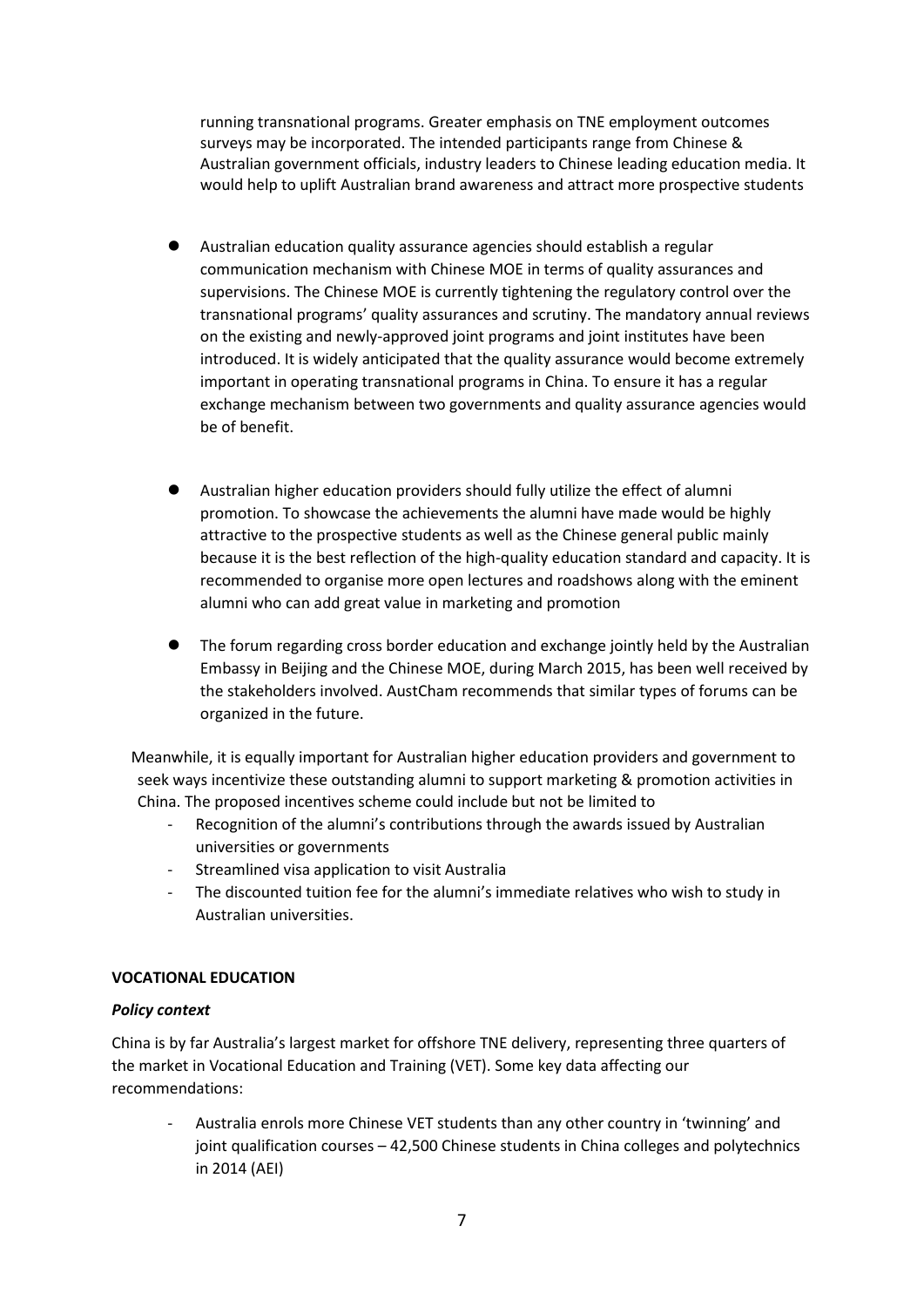- The increased policy driver of China's Ministry of Education for articulation pathways from school, to VET and higher education, and interest in competency training, relates largely from the AusAID \$20M VET capacity building project commissioned in Chongqing (2004-07), and the success of TAFE Institutes offshore partnerships – now totalling almost 100 active programs in VET and diploma alone.
- It would be timely to revisit the TVET Chongqing programme, and a futuristic approach to new models which relate to the policy on 600 universities moving to applied technology or polytechnic universities, and how industry and TNE modelling may be further involved.
- China's State Council policy paper, *Accelerating the Development of Modern Vocational Education* (No 19, 2014), outlined a policy to encourage 600 of China's 2000 universities to move to become applied technology or polytechnic universities. The Director-General of International Education, China Ministry of Education, outlined to a joint Sino-Australia Forum on International Education (Beijing, March 2015) that this policy change will provide the opportunity for deeper 'connectivity' between China universities and Australia's TAFEs in particular, which includes dual sector universities.
- China's continued economic growth and consumer market expansion will be dependent on China further developing a skilled productive workforce who can participate more effectively in high value adding industries. This presents a significant opportunity for the Australian private and public VET sector.<sup>2</sup>

Several **recommendations** are noted for the International Strategy in VET:

- The Australian International Education Strategy should elevate *balance and more purpose to our role as No 1 in China in TNE technical and vocational education*, in recognition of China policy focus on skills.
- **Further, a Goal may include provisions to fund a three-five year programme to** identify and promote *Champions from Chinese TAFE/VET alumni*. These employment outcomes strategies would contribute to better profile for Australian TAFE/VET collaboration in the employment and wealth-creation outcomes, and recognise the considerable number of Chinese students now graduating in an Australian 'twinning' and English qualification
- AustCham recommends the Goals incorporate support to establish an *Industry Skills Research Centre*. The purpose is to elevate awareness for Australian and China industry, the 100 TAFE partnerships with China polytechnics, and the MOE's plans for 600 new applied technology universities and polytechnic universities, and how Australian providers may best collaborate – ideally with industry engagement. The earlier comments about the German offshore model, and relevance of applied research projects offshore to better link industry with TNE partnerships would significantly support this approach.

**.** 

<sup>&</sup>lt;sup>2</sup> 2013 China Country Brief, Australia Education International, Department of Education